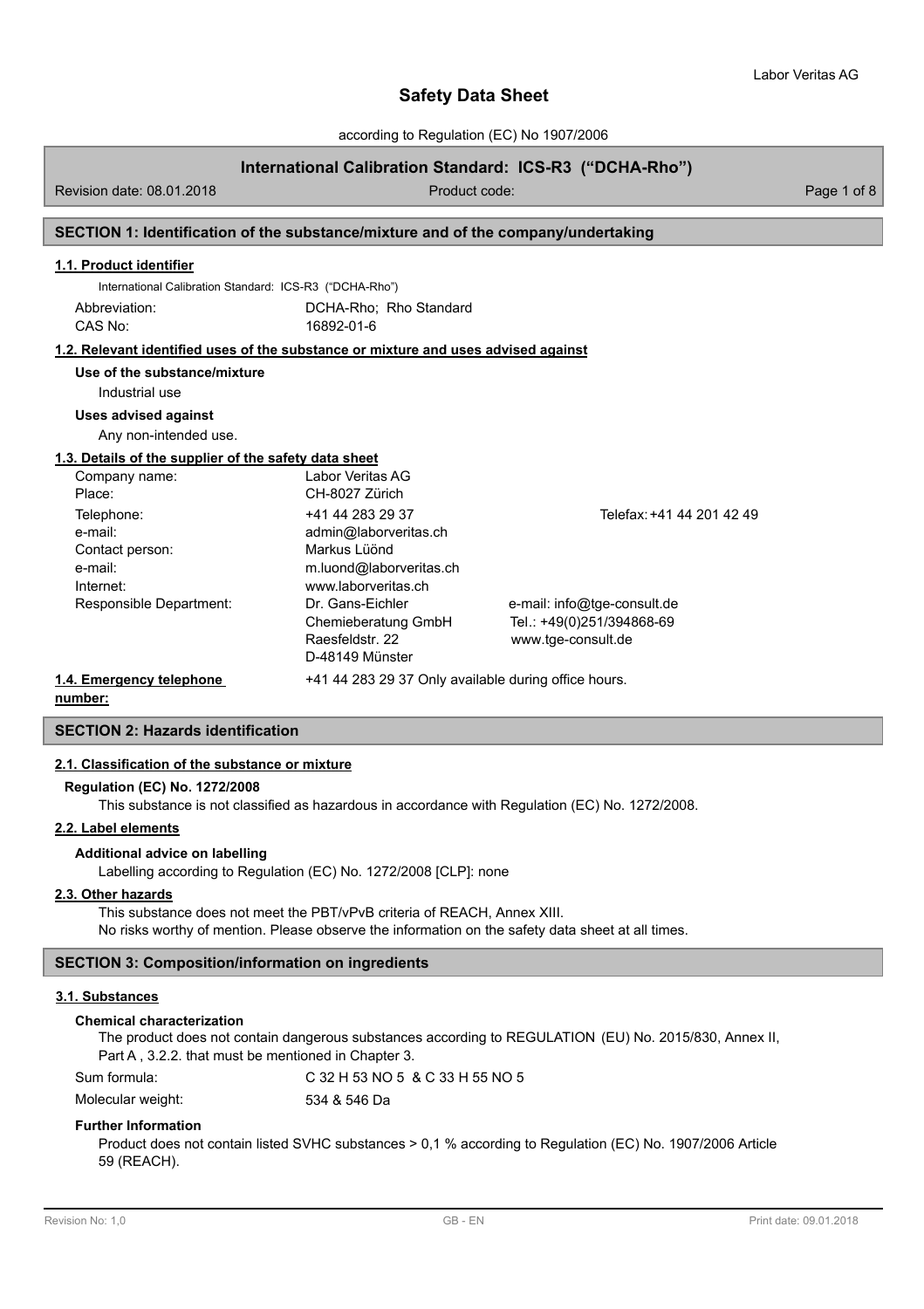according to Regulation (EC) No 1907/2006

# **International Calibration Standard: ICS-R3 ("DCHA-Rho")**

Revision date: 08.01.2018 Product code: Page 2 of 8

# **SECTION 4: First aid measures**

# **4.1. Description of first aid measures**

#### **General information**

In case of accident or unwellness, seek medical advice immediately (show directions for use or safety data sheet if possible).

#### **After inhalation**

In case of accident by inhalation: remove casualty to fresh air and keep at rest. In case of respiratory tract irritation, consult a physician.

#### **After contact with skin**

Gently wash with plenty of soap and water. In case of skin irritation, seek medical treatment.

#### **After contact with eyes**

Rinse cautiously with water for several minutes. In case of troubles or persistent symptoms, consult an ophthalmologist.

#### **After ingestion**

Rinse mouth thoroughly with water. Let water be drunken in little sips (dilution effect). Do NOT induce vomiting. In all cases of doubt, or when symptoms persist, seek medical advice.

# **4.2. Most important symptoms and effects, both acute and delayed**

No information available.

### **4.3. Indication of any immediate medical attention and special treatment needed**

Treat symptomatically.

# **SECTION 5: Firefighting measures**

#### **5.1. Extinguishing media**

#### **Suitable extinguishing media**

Carbon dioxide (CO2). Dry extinguishing powder. alcohol resistant foam. Atomized water.

#### **Unsuitable extinguishing media**

High power water jet.

# **5.2. Special hazards arising from the substance or mixture**

Can be released in case of fire: Carbon monoxide Carbon dioxide (CO2). Nitrogen oxides (NOx).

#### **5.3. Advice for firefighters**

In case of fire: Wear self-contained breathing apparatus.

# **Additional information**

Collect contaminated fire extinguishing water separately. Do not allow entering drains or surface water. Co-ordinate fire-fighting measures to the fire surroundings.

# **SECTION 6: Accidental release measures**

#### **6.1. Personal precautions, protective equipment and emergency procedures**

Avoid dust formation. Do not breathe dust. Wear personal protection equipment (refer to section 8).

# **6.2. Environmental precautions**

Discharge into the environment must be avoided.

### **6.3. Methods and material for containment and cleaning up**

Take up mechanically.

Treat the recovered material as prescribed in the section on waste disposal . Clean contaminated objects and areas thoroughly observing environmental regulations.

#### **6.4. Reference to other sections**

Safe handling: see section 7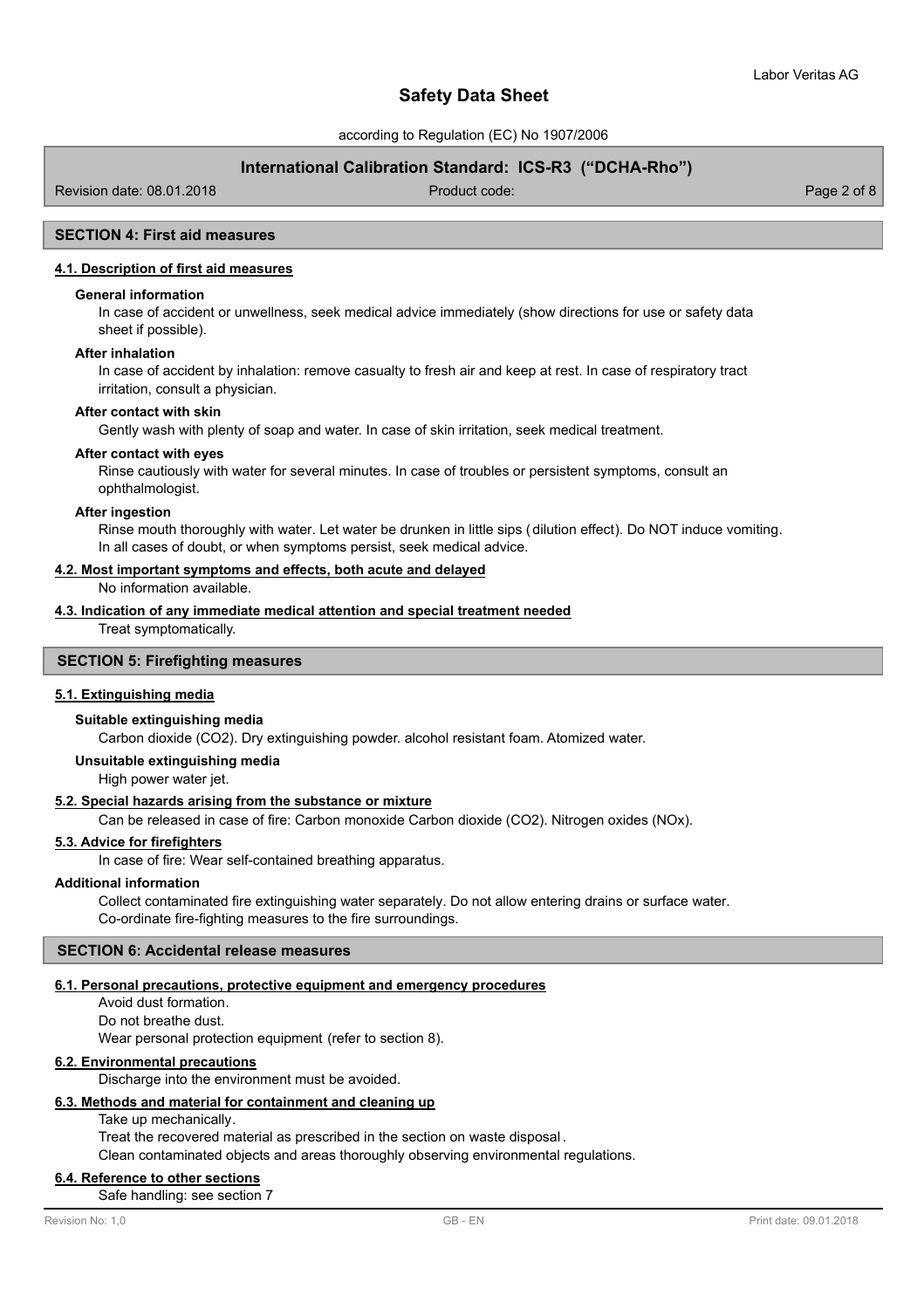according to Regulation (EC) No 1907/2006

# **International Calibration Standard: ICS-R3 ("DCHA-Rho")**

Revision date: 08.01.2018 Product code: Page 3 of 8

Personal protection equipment: see section 8 Disposal: see section 13

# **SECTION 7: Handling and storage**

# **7.1. Precautions for safe handling**

### **Advice on safe handling**

Wear personal protection equipment (refer to section 8).

# **Advice on protection against fire and explosion**

Usual measures for fire prevention. Dust clouds may present an explosion hazard.

#### **Further information on handling**

Avoid generation of dust. General protection and hygiene measures: refer to chapter 8

#### **7.2. Conditions for safe storage, including any incompatibilities**

# **Requirements for storage rooms and vessels**

Keep container tightly closed in a cool, well-ventilated place.

### **Advice on storage compatibility**

Do not store together with: Explosives. Oxidizing solids. Oxidizing liquids. Radioactive substances. Infectious substances. Food and animal feedingstuff.

#### **Further information on storage conditions**

Keep the packing dry and well sealed to prevent contamination and absorbtion of humidity. Recommended storage temperature: -20 / -10°C

Protect against: Light. UV-radiation/sunlight. heat. moisture.

### **7.3. Specific end use(s)**

refer to chapter 1.

# **SECTION 8: Exposure controls/personal protection**

#### **8.1. Control parameters**

#### **Additional advice on limit values**

To date, no national critical limit values exist.

# **8.2. Exposure controls**

#### **Appropriate engineering controls**

Dust should be exhausted directly at the point of origin.

#### **Protective and hygiene measures**

Always close containers tightly after the removal of product. When using do not eat, drink, smoke, sniff. Wash hands before breaks and after work.

#### **Eye/face protection**

Dust protection goggles.

# **Hand protection**

In case of prolonged or frequently repeated skin contact: Wear suitable gloves. Suitable material: FKM (fluororubber). - Thickness of glove material: 0,4 mm Breakthrough time >= 8 h Butyl rubber. - Thickness of glove material: 0,5 mm Breakthrough time >= 8 h CR (polychloroprenes, Chloroprene rubber). - Thickness of glove material: 0,5 mm Breakthrough time >= 8 h NBR (Nitrile rubber). - Thickness of glove material: 0,35 mm Breakthrough time >= 8 h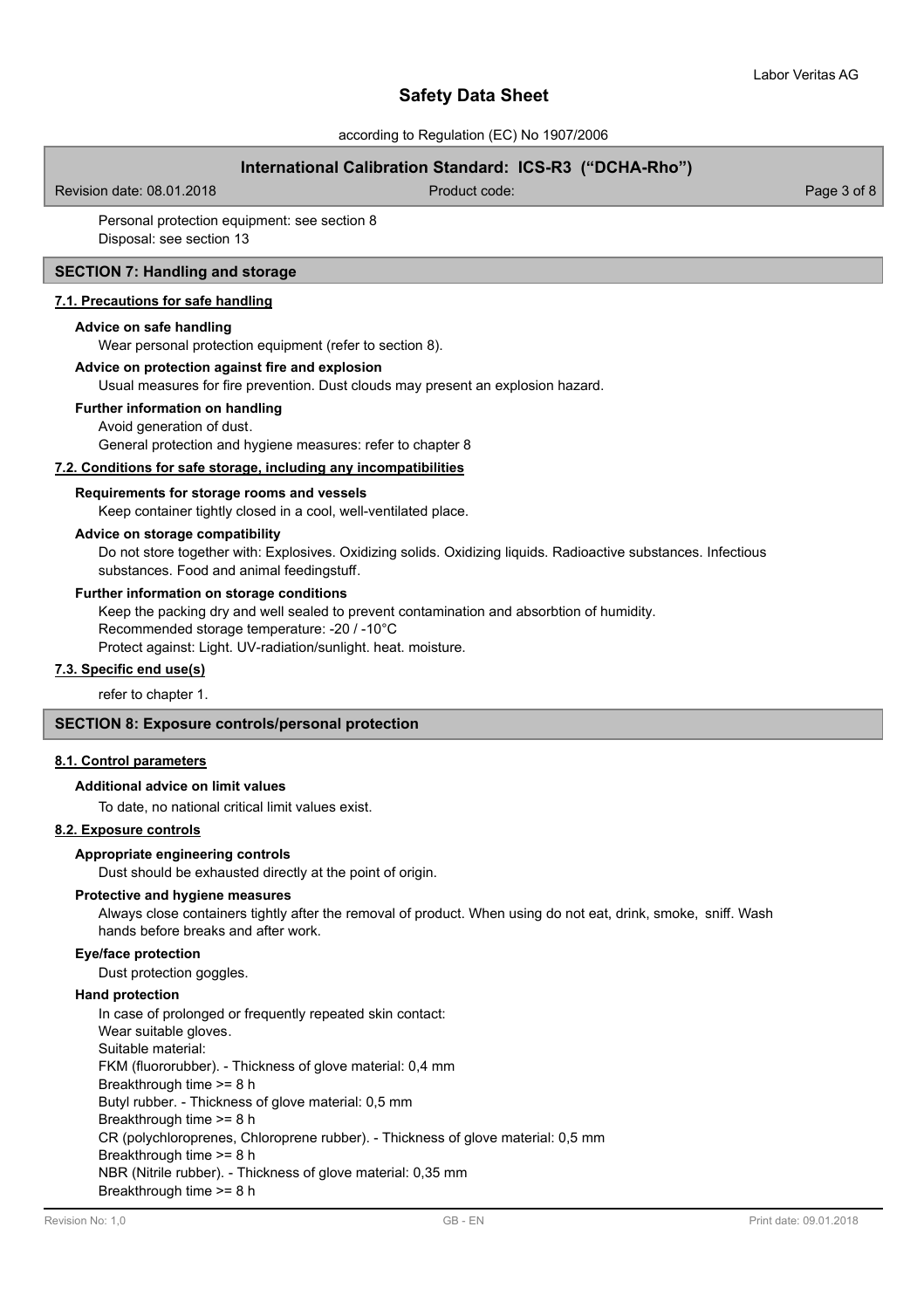according to Regulation (EC) No 1907/2006

# **International Calibration Standard: ICS-R3 ("DCHA-Rho")**

Revision date: 08.01.2018 Product code: Page 4 of 8

PVC (Polyvinyl chloride). - Thickness of glove material: 0,5 mm

Breakthrough time >= 8 h

The selected protective gloves have to satisfy the specifications of EU Directive 89/686/EEC and the standard EN 374 derived from it.

Before using check leak tightness / impermeability. In the case of wanting to use the gloves again, clean them before taking off and air them well.

# **Skin protection**

Suitable protective clothing: Protective clothing.

Minimum standard for preventive measures while handling with working materials are specified in the TRGS

# 500.

# **Respiratory protection**

With correct and proper use, and under normal conditions, breathing protection is not required. Respiratory protection necessary at:

-exceeding exposure limit values

-insufficient ventilation and Generation/formation of dust

Suitable respiratory protective equipment: particulates filter device (DIN EN 143). Type: P1-3

The filter class must be suitable for the maximum contaminant concentration (gas/vapour/aerosol/particulates) that may arise when handling the product. If the concentration is exceeded, self-contained breathing apparatus must be used. Observe the wear time limits according GefStoffV in combination with the rules for using respiratory protection apparatus (BGR 190).

# **Environmental exposure controls**

No special precautionary measures are necessary.

# **SECTION 9: Physical and chemical properties**

# **9.1. Information on basic physical and chemical properties**

| Powder         |                           |
|----------------|---------------------------|
| white          |                           |
| characteristic |                           |
|                | not determined            |
|                |                           |
|                | 183 - 185 °C              |
|                | not determined            |
|                | not determined            |
|                | not determined            |
|                | not determined            |
|                | not determined            |
|                | Not sustaining combustion |
|                |                           |
|                | not determined            |
|                | not determined            |
|                | not determined            |
|                | not determined            |
|                | not determined            |
|                |                           |
|                | not determined            |
|                |                           |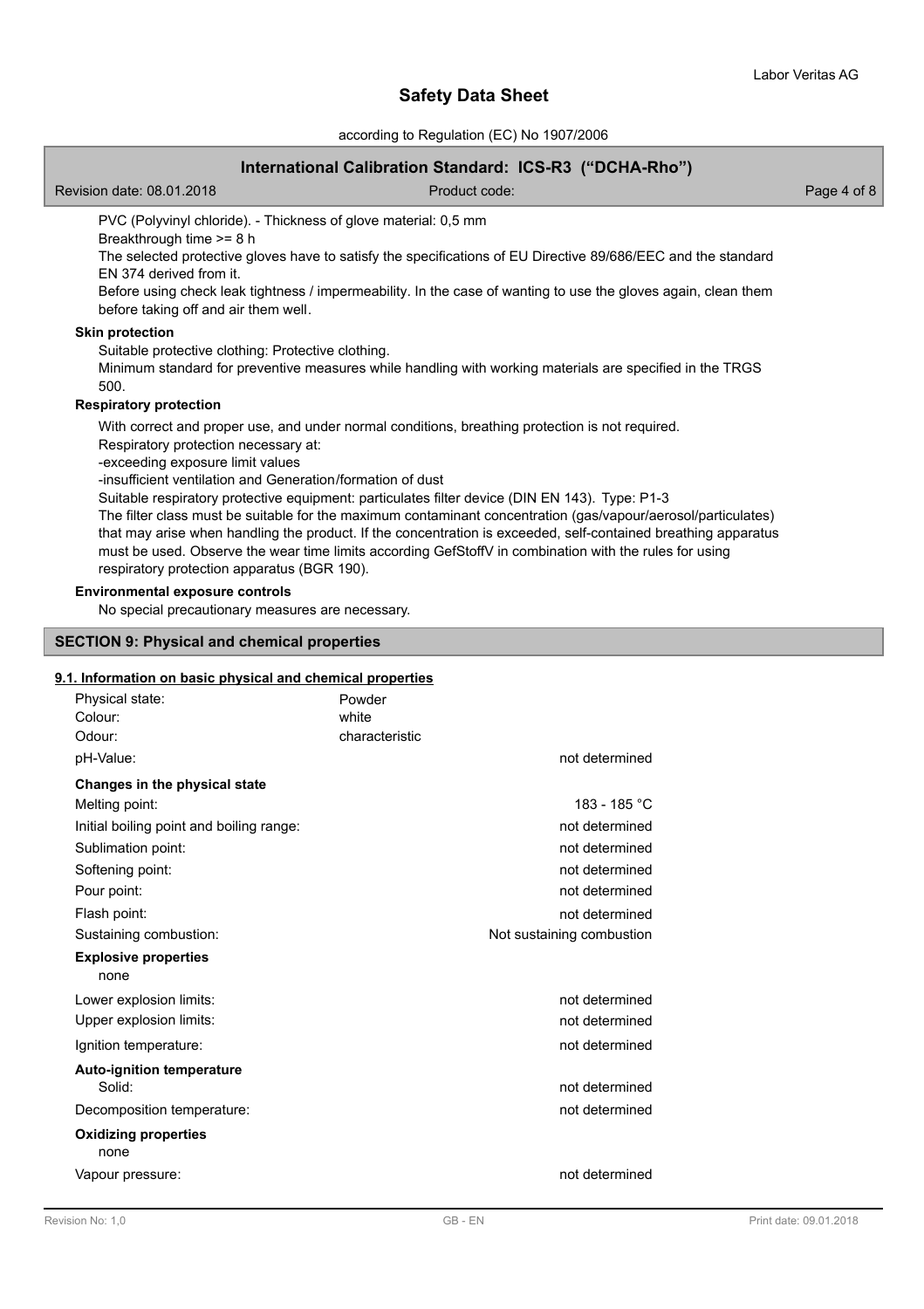according to Regulation (EC) No 1907/2006

# **International Calibration Standard: ICS-R3 ("DCHA-Rho")**

| Revision date: 08.01.2018                                              | Product code:    | Page 5 of 8 |
|------------------------------------------------------------------------|------------------|-------------|
| Density:                                                               | not determined   |             |
| Bulk density:                                                          | not determined   |             |
| Water solubility:                                                      | slightly soluble |             |
| Solubility in other solvents<br>Soluble in: Alcohol.; Water. pH 8 - 11 |                  |             |
| Partition coefficient:                                                 | not determined   |             |
| Viscosity / dynamic:                                                   | not determined   |             |
| Viscosity / kinematic:                                                 | not determined   |             |
| Flow time:                                                             | not determined   |             |
| Vapour density:                                                        | not determined   |             |
| Solvent separation test:                                               | not determined   |             |
| Solvent content:                                                       | not determined   |             |
| 9.2. Other information                                                 |                  |             |
| Solid content:                                                         | not determined   |             |
| <b>SECTION 10: Stability and reactivity</b>                            |                  |             |

# **10.1. Reactivity**

No information available.

# **10.2. Chemical stability**

The product is chemically stable under recommended conditions of storage, use and temperature.

### **10.3. Possibility of hazardous reactions**

No information available.

# **10.4. Conditions to avoid**

Protect against: UV-radiation/sunlight. heat.

# **10.5. Incompatible materials**

Materials to avoid: Oxidizing agents, strong. Reducing agents, strong.

# **10.6. Hazardous decomposition products**

Can be released in case of fire: Carbon monoxide Carbon dioxide (CO2). Nitrogen oxides (NOx).

# **SECTION 11: Toxicological information**

# **11.1. Information on toxicological effects**

### **Toxicocinetics, metabolism and distribution**

No data available.

### **Acute toxicity**

Based on available data, the classification criteria are not met. No data available.

#### **Irritation and corrosivity**

Based on available data, the classification criteria are not met. No data available.

# **Sensitising effects**

Based on available data, the classification criteria are not met. No data available.

# **Carcinogenic/mutagenic/toxic effects for reproduction**

Based on available data, the classification criteria are not met. No data available.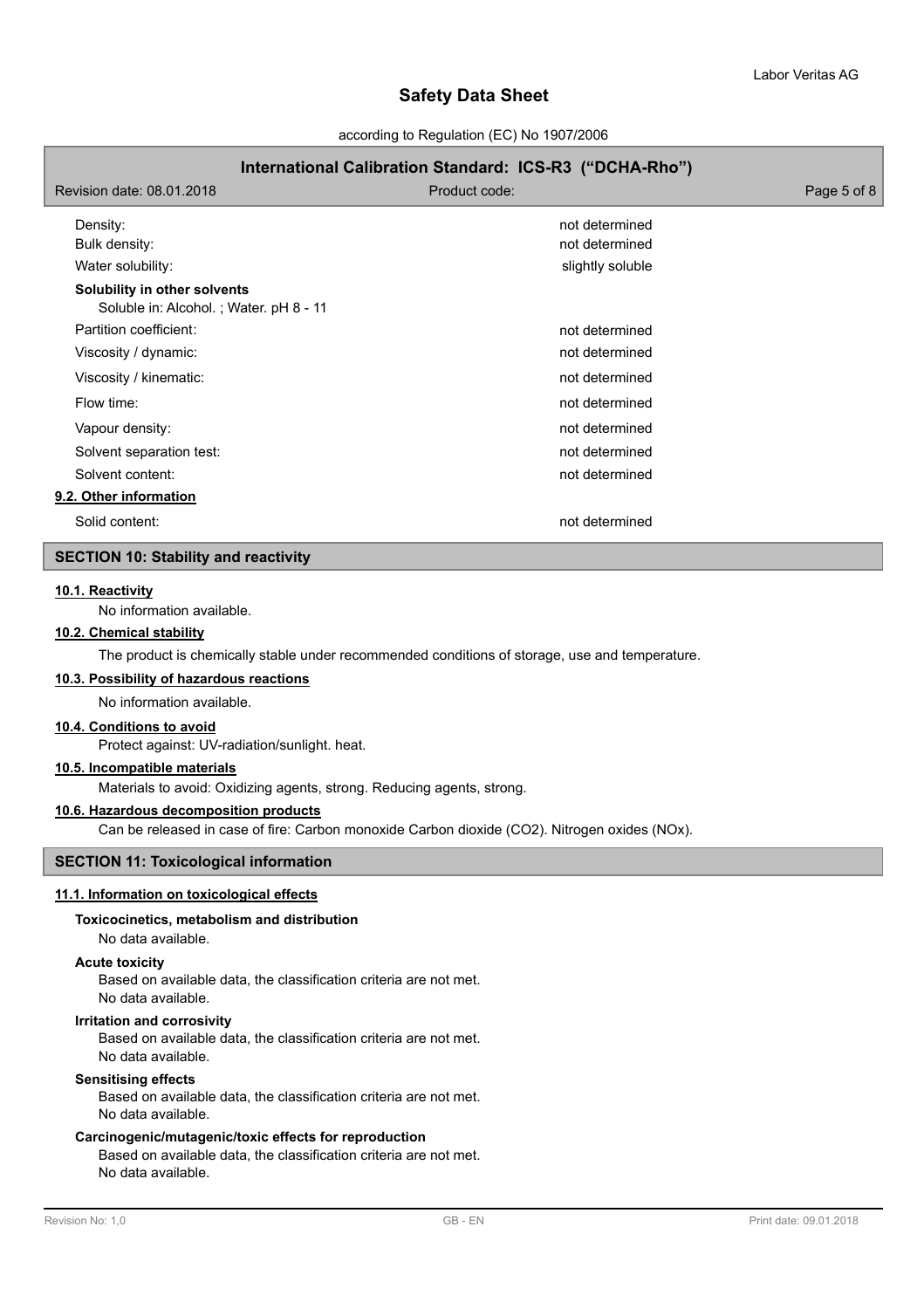according to Regulation (EC) No 1907/2006

# **International Calibration Standard: ICS-R3 ("DCHA-Rho")**

Revision date: 08.01.2018 Product code: Page 6 of 8 **STOT-single exposure** Based on available data, the classification criteria are not met. No data available. Based on available data, the classification criteria are not met. No data available. **STOT-repeated exposure Aspiration hazard** Based on available data, the classification criteria are not met. No data available. No data available. **Specific effects in experiment on an animal SECTION 12: Ecological information 12.1. Toxicity** No data available. **12.2. Persistence and degradability** No data available. **12.3. Bioaccumulative potential** No indication of bioaccumulation potential. No data available. **12.4. Mobility in soil 12.5. Results of PBT and vPvB assessment**

This substance does not meet the PBT/vPvB criteria of REACH, Annex XIII.

#### **12.6. Other adverse effects**

No data available.

### **Further information**

Do not allow to enter into surface water or drains.

# **SECTION 13: Disposal considerations**

#### **13.1. Waste treatment methods**

#### **Advice on disposal**

Observe in addition any national regulations! Consult the local waste disposal expert about waste disposal. Non-contaminated packages may be recycled.

According to EAKV, allocation of waste identity numbers/waste descriptions must be carried out in a specific way for every industry and process.

Control report for waste code/ waste marking according to EAKV:

# **Waste disposal number of waste from residues/unused products**

160306 WASTES NOT OTHERWISE SPECIFIED IN THE LIST; off-specification batches and unused products; organic wastes other than those mentioned in 16 03 05

# **Waste disposal number of used product**

WASTES NOT OTHERWISE SPECIFIED IN THE LIST; off-specification batches and unused products; organic wastes other than those mentioned in 16 03 05 160306

# **Waste disposal number of contaminated packaging**

WASTE PACKAGING; ABSORBENTS, WIPING CLOTHS, FILTER MATERIALS AND PROTECTIVE CLOTHING NOT OTHERWISE SPECIFIED; packaging (including separately collected municipal packaging waste); mixed packaging 150106

# **Contaminated packaging**

Handle contaminated packages in the same way as the substance itself.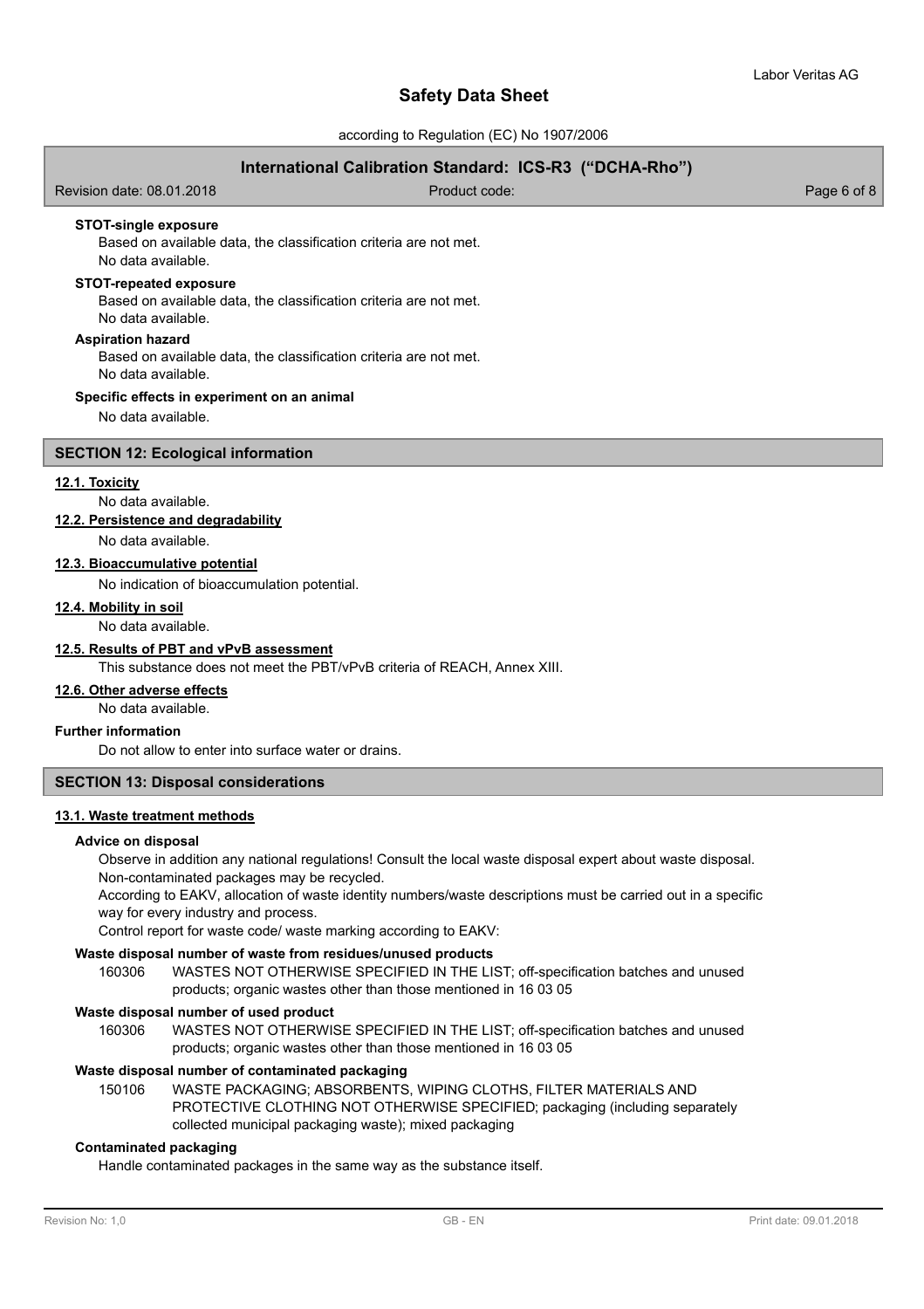according to Regulation (EC) No 1907/2006

# **International Calibration Standard: ICS-R3 ("DCHA-Rho")**

Revision date: 08.01.2018 **Product code:** Product code: Product code: Page 7 of 8

# **SECTION 14: Transport information**

| Land transport (ADR/RID)                                                                                                                     |                                                                                                      |  |
|----------------------------------------------------------------------------------------------------------------------------------------------|------------------------------------------------------------------------------------------------------|--|
| 14.1. UN number:                                                                                                                             | No dangerous good in sense of this transport regulation.                                             |  |
| 14.2. UN proper shipping name:                                                                                                               | No dangerous good in sense of this transport regulation.                                             |  |
| 14.3. Transport hazard class(es):                                                                                                            | No dangerous good in sense of this transport regulation.                                             |  |
| 14.4. Packing group:                                                                                                                         | No dangerous good in sense of this transport regulation.                                             |  |
| Inland waterways transport (ADN)                                                                                                             |                                                                                                      |  |
| 14.1. UN number:                                                                                                                             | No dangerous good in sense of this transport regulation.                                             |  |
| 14.2. UN proper shipping name:                                                                                                               | No dangerous good in sense of this transport regulation.                                             |  |
| 14.3. Transport hazard class(es):                                                                                                            | No dangerous good in sense of this transport regulation.                                             |  |
| 14.4. Packing group:                                                                                                                         | No dangerous good in sense of this transport regulation.                                             |  |
| <b>Marine transport (IMDG)</b>                                                                                                               |                                                                                                      |  |
| 14.1. UN number:                                                                                                                             | No dangerous good in sense of this transport regulation.                                             |  |
| 14.2. UN proper shipping name:                                                                                                               | No dangerous good in sense of this transport regulation.                                             |  |
| 14.3. Transport hazard class(es):                                                                                                            | No dangerous good in sense of this transport regulation.                                             |  |
| 14.4. Packing group:                                                                                                                         | No dangerous good in sense of this transport regulation.                                             |  |
| Air transport (ICAO-TI/IATA-DGR)                                                                                                             |                                                                                                      |  |
| 14.1. UN number:                                                                                                                             | No dangerous good in sense of this transport regulation.                                             |  |
| 14.2. UN proper shipping name:                                                                                                               | No dangerous good in sense of this transport regulation.                                             |  |
| 14.3. Transport hazard class(es):                                                                                                            | No dangerous good in sense of this transport regulation.                                             |  |
| 14.4. Packing group:                                                                                                                         | No dangerous good in sense of this transport regulation.                                             |  |
| 14.5. Environmental hazards                                                                                                                  |                                                                                                      |  |
| <b>ENVIRONMENTALLY HAZARDOUS:</b>                                                                                                            | no                                                                                                   |  |
| 14.6. Special precautions for user                                                                                                           |                                                                                                      |  |
| refer to chapter 6-8                                                                                                                         |                                                                                                      |  |
| 14.7. Transport in bulk according to Annex II of Marpol and the IBC Code                                                                     |                                                                                                      |  |
| not relevant                                                                                                                                 |                                                                                                      |  |
| <b>SECTION 15: Regulatory information</b>                                                                                                    |                                                                                                      |  |
|                                                                                                                                              | 15.1. Safety, health and environmental regulations/legislation specific for the substance or mixture |  |
| EU regulatory information                                                                                                                    |                                                                                                      |  |
| 2010/75/EU (VOC):                                                                                                                            | No information available.                                                                            |  |
| 2004/42/EC (VOC):                                                                                                                            | No information available.                                                                            |  |
| Information according to 2012/18/EU                                                                                                          | Not subject to 2012/18/EU (SEVESO III)                                                               |  |
| (SEVESO III):                                                                                                                                |                                                                                                      |  |
| <b>Additional information</b>                                                                                                                |                                                                                                      |  |
| The substance is classified as not hazardous according to regulation (EC) No 1272/2008 [CLP].<br>REACH 1907/2006 Appendix XVII: not relevant |                                                                                                      |  |
| National regulatory information                                                                                                              |                                                                                                      |  |
| Water contaminating class (D):                                                                                                               | 3 - highly water contaminating                                                                       |  |
| <b>SECTION 16: Other information</b>                                                                                                         |                                                                                                      |  |
|                                                                                                                                              |                                                                                                      |  |

# **Changes**

Rev. 1.0; Initial release 08.01.2018